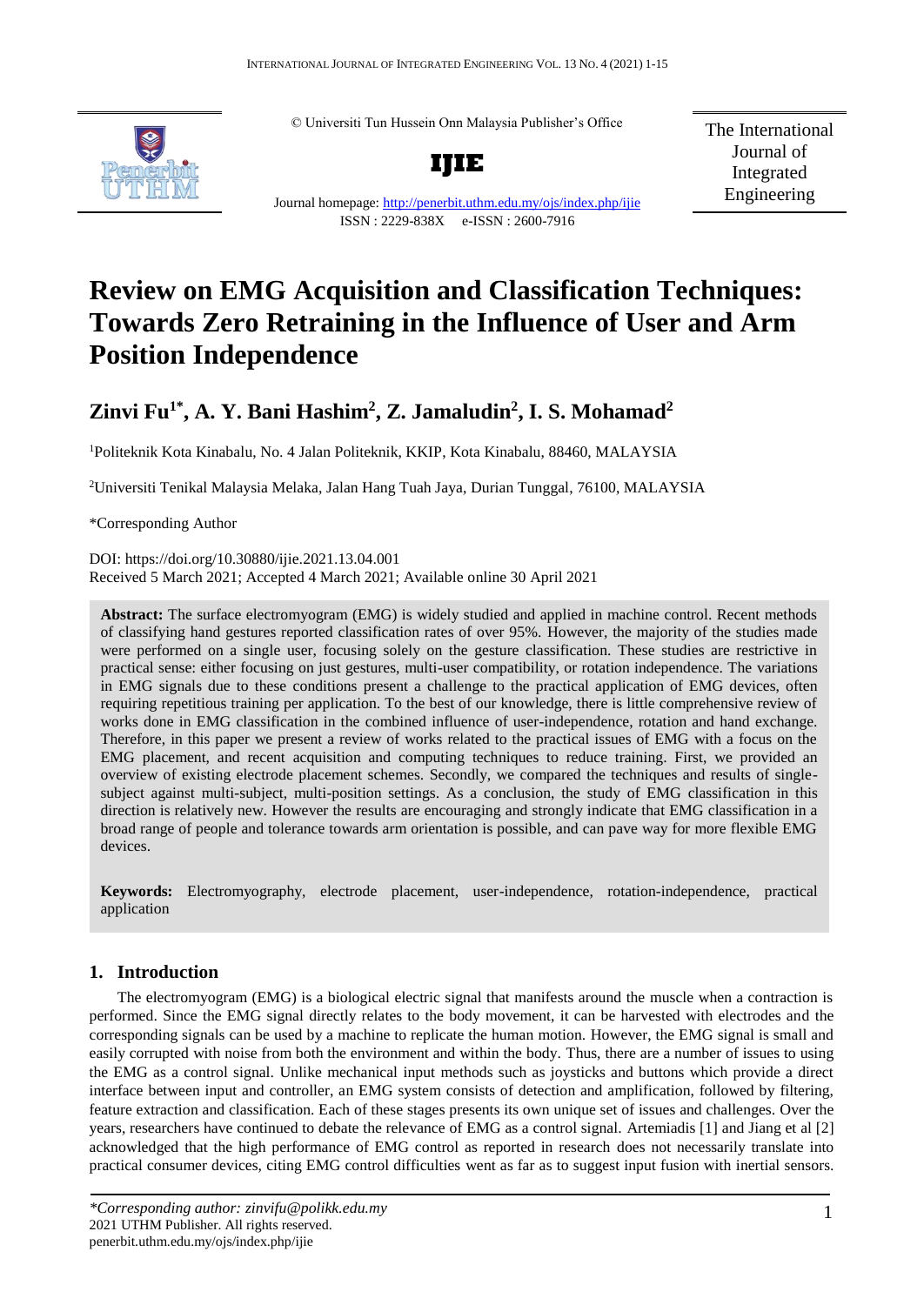In addition, Farina and Aszmann [3] suggested that EMG devices lack sensory feedback.



#### <span id="page-1-0"></span>**Fig. 1 - The practical limitations of an EMG system is a trade-off between usability, performance and robustness. A simple system should be made to recognise less gestures and a highly robust system should not be expected to be simple in implementation**

The attributes of a commercially viable machine input signal lies in its ease of use. Kumari et al. [4] highlighted some requirements of a wearable interface, including comfort, aesthetics and convenience. In [5], eight criteria were identified for general EMG-based ontrol schemes. Among them, the controls should be natural and intuitive, robust to donning on and off, minimal electrodes, short and easy calibration and computationally simple. Classification is the process of comparing the input signal with one stored in the database. In EMG classification, the system is usually first trained with data (usually extracted features) of known gestures. The process of database creation serves to teach the classifier. With sufficient raining data, the classifier can effectively discriminate and predict an unknown feature based on the comparison with values of existing classes.

EMG classification systems can reach very high accuracy rates of over 90% [6–8]. However, the success of these experiments owes it to the clinical setup with precise placement of electrodes and restricted gestures. In reality, there are various issues in practical applications. The EMG classifier requires user-dependent per session retraining [9] and its performance is affected by the slight rotation of the forearm over the course [10]. Furthermore, even for a single user, there is little compatibility for switching between the left and right hand without retraining [11]. The EMG is also susceptible to deterioration if there is strong power line interference (PLI) and electromagnetic (EMI) radiation present in the operating environment [12].

The electrodes must be placed accurately over specific muscles. Thus it is impractical for the general users who are not clinically trained. Moreover, the EMG signal characteristics change because of noise [13] and EMG fluctuations due to physiological changes throughout the day [14, 15]. Next, the EMG classifier will usually require retraining on each session [16, 17]. Due to these limitations, EMG classification accuracy is realistically constrained by the ease of use, robustness to variations and the number of classifiable gestures. The relationship between these three factors is illustrated in [Fig. 1.](#page-1-0) In practice, the actual accuracy is a compromise between these three factors: simple systems will work best with few classifiable gestures, while truly robust systems will have to be complicated. Simultaneously, the more gestures to classify will require limitations to the allowable rotation in the forearm.

This paper aims to explore and evaluate the recent works in electrode placement and classification methods to accommodate variations due to users, arm rotation, and hand-exchange. A vast majority of existing works concentrates on the scope of single-user or single-hand-orientation situations. On the other hand, studies in the direction of improving the universality of EMG acquisition and classification methods are relatively few in comparison. As a result, the main scope of this review covers the electrode placement, feature extraction, and classification methods. The highlight of the review lies in focus on methods used user-independence, rotation-independence and hand-exchange independence EMG classification.

#### **2. Established Trends in EMG Researches**

While the EMG is widely applied in healthcare for the diagnosis of neuro-muscular conditions [18] and the design of prosthetic equipment [19], it is also accepted as a viable alternative to machine control interface. Owing to its advantages, EMG has been studied as the control signal for variants of machine interface including human-computer interface (HCI), human-machine interaction (HMI) and human-robot interface (HRI).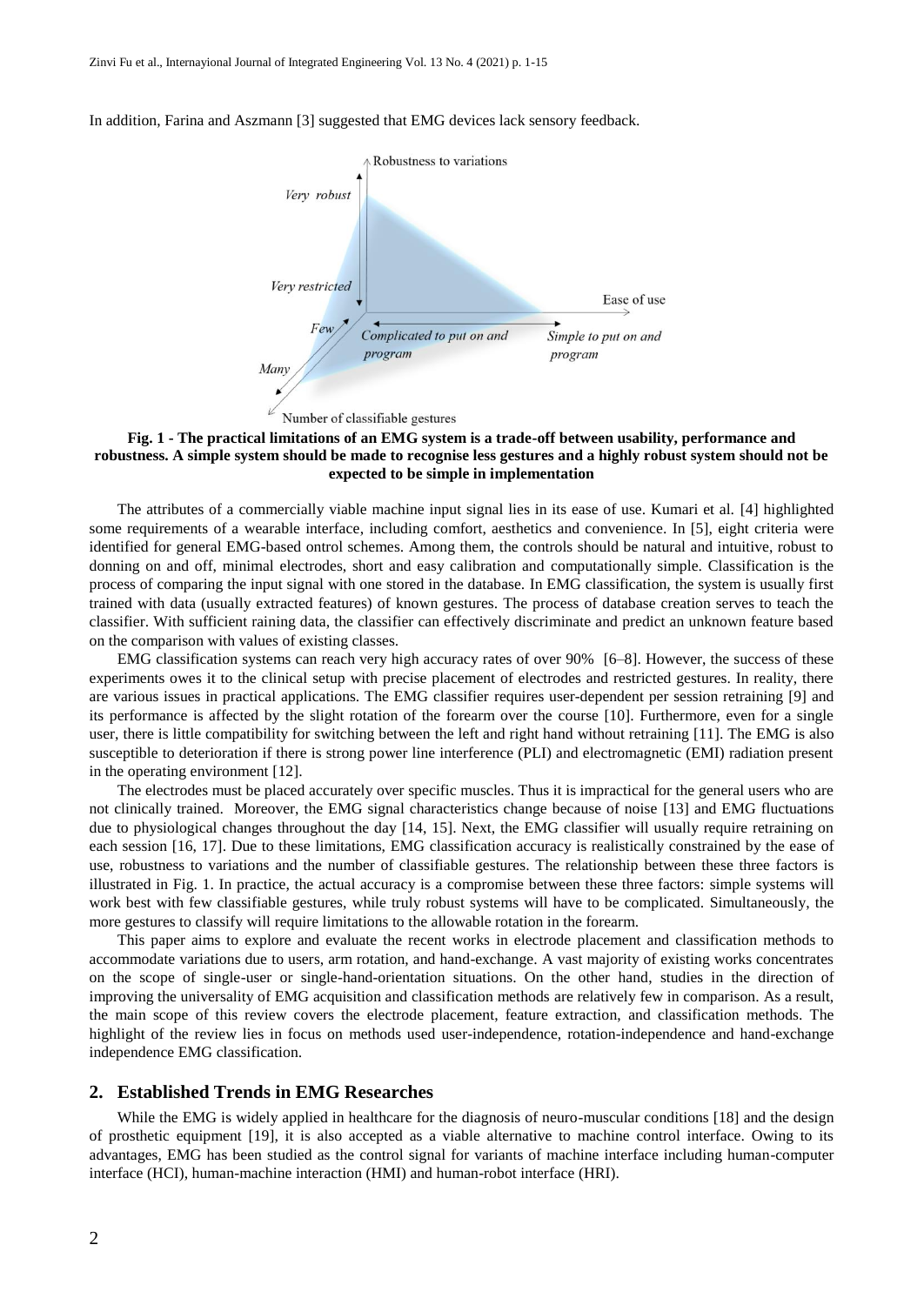#### **2.1 Targeted Placement of Electrodes for Multi EMG Channels**

EMG electrode placement are categorized into either targeted to specific muscles or untargeted (symmetric) electrode arrays. The Surface ElectroMyoGraphy for the Non-Invasive Assessment of Muscles (SENIAM) project provide detailed recommendations for targeted electrode location and orientation with respect to the muscle fibres, skin preparation, amplification and filtering [20]. For the forearm, recommendations on electrode locations for major superficial muscles can be found in Yung and Wells [21]. For accurate electrode placement, SENIAM guidelines include specific location of the muscle, their lead lines and central lead line and body and forearm posture for locating muscles via palpation.

Although a majority of literature reported the placement of electrode pair on the innervation zone (or muscle belly), recent studies have suggested that by doing so, the small geometric changes in the muscle during long-term use can affect the EMG variables [22]. Furthermore, these recommendations pose a challenge because electrodes because electrodes cannot be easily aligned with the muscle fibre direction with certainty [23]. It is clear that targeted electrode placement scheme is time consuming and requires anatomical knowledge.

If the electrode placement could be simplified, then the overall usability will be enhanced as untrained operators can quickly don and doff the electrodes. The untargeted electrode placement scheme involves placing an electrode grid uniformly in equal distance over the forearm. It is easier to don and doff and more suitable for pattern recognition [24], [25]. The targeting of specific muscles can increase classification accuracy [24].

The main objective of using a multi-channel EMG setup is to maximise the number of unique gestures. In multichannel EMG recording, there are two established methods to place EMG electrodes. The targeted approach places the electrodes precisely over the muscles. With careful placement of electrodes over the specific muscles, highly distinct signals with minimal cross-talk can be obtained. Due to this reason, this method has found more applications in physiological and biomechanics studies, as shown in [6, 7] respectively.

Gesture prediction is also feasible, albeit in a highly controlled setup; [10] performed an elaborate experiment to discriminate the EMG of individual fingers by placing electrode pairs over 10 finger muscles. While the method demonstrates the efficiency of a multi-channel setup in terms of information extraction, it is clearly impractical for machine control, as shown in [Fig. 2\(](#page-2-0)a).



**Fig. 2 - Electrode placement by (a) Leijnse** [10]**; (b) Phinyomark** [26]

<span id="page-2-0"></span>More practical multi-channel methods commonly utilise four to eight channels, as adopted by [27] and [16]. With a various combination of features extraction and classification techniques, classification accuracies of above 80% are attainable. Other researchers also explored minimalistic approaches to the issue; [28] experimented with success in classifying five gestures with two electrodes placed over the forearm flexor and extensor muscles. Above all, Mane et al. In [29], it was shown that three gestures could be classified over a single channel over the FDS muscle.

Despite the success of these methods in obtaining superior EMG signals that contribute to excellent classification rates, there are some issues in practical applications. It was evident that the electrodes must be placed accurately over specific muscles. Thus it is clearly impractical for the general users who are not clinically trained. Moreover, the EMG signal characteristics change because of noise [13] and EMG fluctuations due to physiological changes throughout the day [14, 15]. Next, the EMG classifier will usually require retraining on each session [16], [17].

As a result, the success of the methods presented to this point is owed to the careful placement of electrodes, and the controlled environment of the experiment, which is not present in practical scenarios. Practical EMG control application poses a number of challenges, especially in ergonomics and usability [2].

#### **2.2 Untargeted Electrode Placement (Grid Electrode Layout)**

A more practical approach towards a better user experience can be achieved by arranging the electrodes into a uniform array covering a circumferential section of the forearm. This approach does not target any particular muscles but instead harvest the EMG signal from a surface area as a 2-dimensional dataset. It is also well established; [30]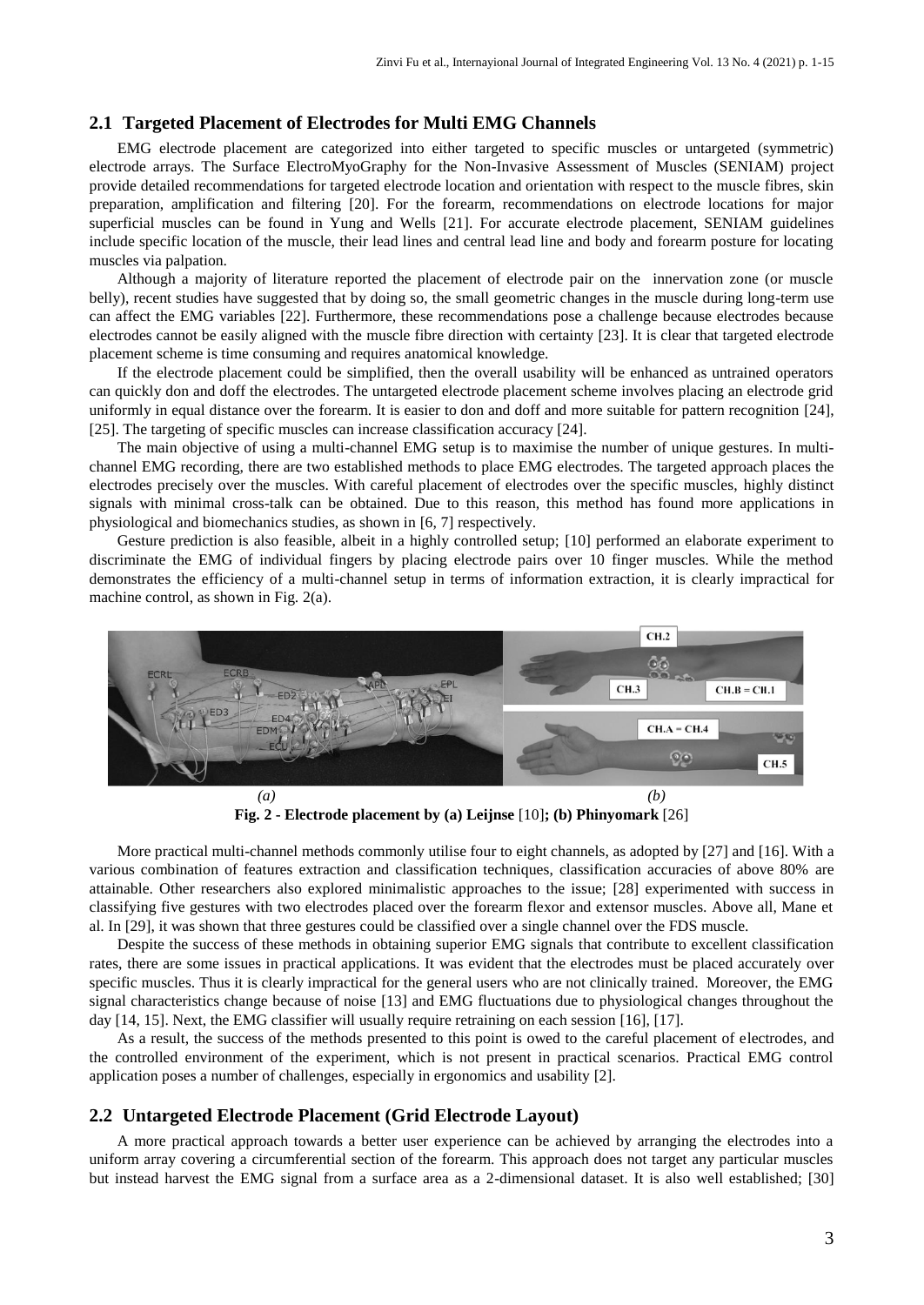introduced a high-density multi-electrode, citing its ability to decompose the EMG pattern into single muscle-unit EMG for analysis. This design shown in [Fig. 3](#page-3-0) was adopted in [31] for adaptive pattern recognition and [32] for machine control. Compared to the untargeted electrode system, the targeted approach does not always provide the highest classification results [33]. In direct comparison to untargeted systems, the advantage of the targeted system is minimal, in the range of 0-4%, for 1-6 channels [34]. Therefore, the untargeted approach is advantageous in EMG interfaces because it is simpler to implement, while the full advantage of signal isolation of targeted will be preferable for medical purpose.

In **[Fig. 4](#page-3-1)**, the input of the 96 multi-electrode arrays is represented as a colour map. There is ample variance in the colour map to identify the ten gestures under study. Capitalising on the wealth of information from a high density, Xiang et al. [35] classified up to 23 gestures, five sets of 8-channel electrodes placed uniformly along the forearm. Their setup is shown in **[Fig. 5.](#page-4-0)** In a practical sense, the successful classification does not necessitate such highresolution recording. By using the eight-channel Myo armband on the proximal section of the forearm, Gonzalo and Holgado-Terriza [36] and Zhang et al. [37] reported successful classification of up to 15 gestures. With a correct combination of feature extraction and classification methods, the classifiable gestures can be increased with minimal electrode channels.





**Fig. 3 - Multi electrode array setup for EMG acquisition; (a) 12 channels** [31]**; (b); (c) 8 channels,** [32]**. Each channel consists of a fully differential pair**

<span id="page-3-0"></span>

<span id="page-3-1"></span>**Fig. 4 - Grid representation of forearm gestures. Each pixel represents an electrode channel, [38]**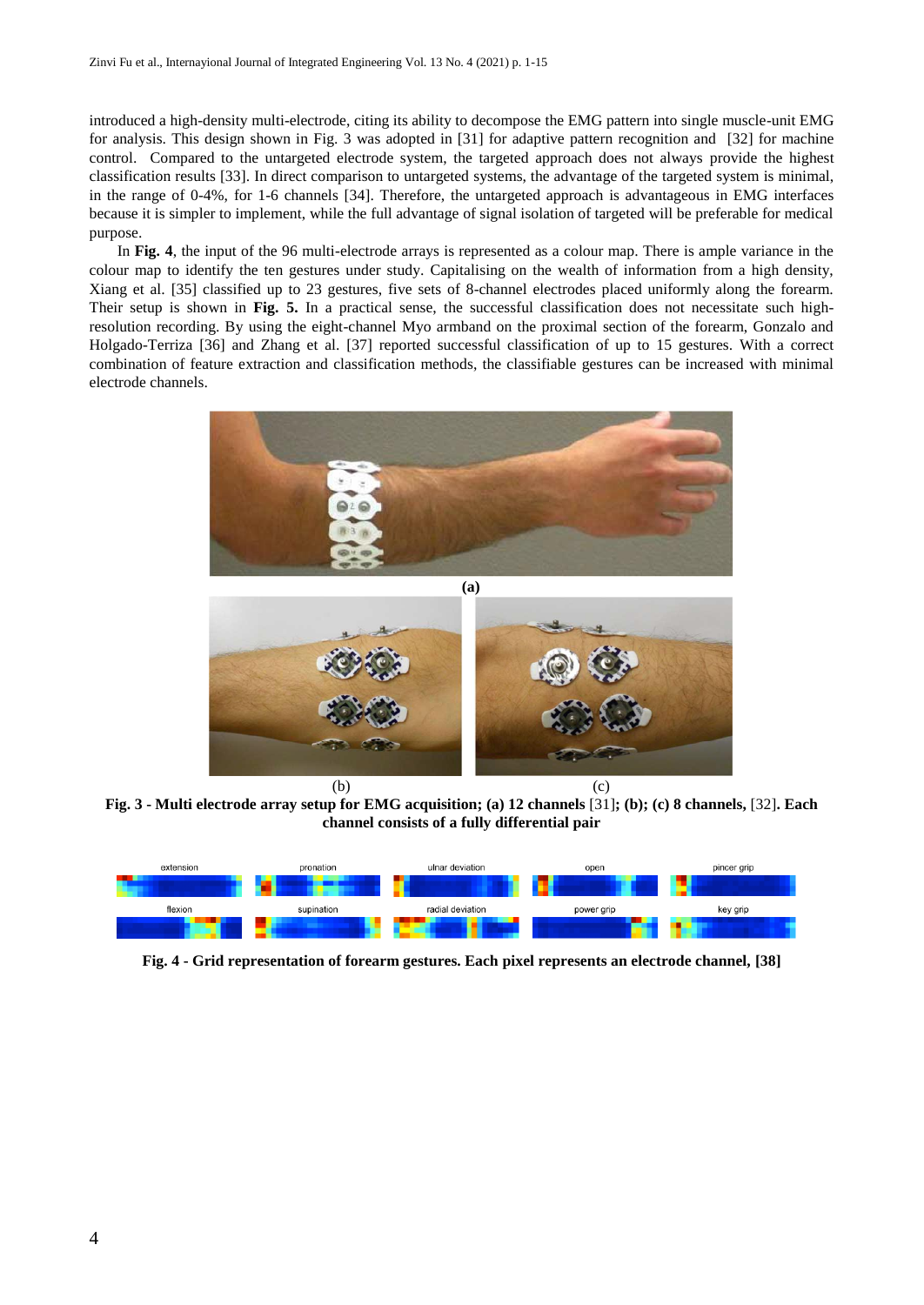

**Fig. 5 - Experimental setup for multi-electrode recording of the forearm, [35]**

<span id="page-4-0"></span>While the multi-electrode setup solves some problems, it also has its own drawbacks. Staudenmann et al. [23] noted that the multi-electrode EMG produces many redundant signals, which requires extended processing. It is also prone to noise contamination of noise and cross-talk [13, 39]. These issues can be alleviated by processing methods which aims to reduce the high dimensional data to a simple linear model [40, 41]. Established tools such as principle component analysis (PCA), k-nearest neighbour (KNN) and correlation analysis methods are well suited to compress and extract useful features from the apparently random EMG signal.

The multi-electrode setup does not escape from the retraining on session, which is an issue that drives a gap between the research and the actual industrial acceptance [42]. Despite that, the multi-electrode setup is nevertheless the right direction towards wearable biosignal devices.

#### **3. The Difficulty of Electrode Placement and its Displacement**

While most studies produced very high classification accuracy, the central issue is rarely reported; repeatable electrode placement is not simple. Since muscle locations are physiological and singular, the only reliable method of muscle location is by palpation. It is applied to superficial muscles [43] and finger muscles [44]. Even when a muscle is properly located, longitudinally, the signal can be different amplitude and frequency content which can lead to different interpretation during feature extraction [45]. Therefore, the slightest electrode offset can result in different classification results.

Nevertheless, there are some works that aim to overcome the issues. Young et al. [46] recommended an interelectrode distance of 4cm towards shift robustness, and 4-6 channels are sufficient for optimal feature extraction. [38] decomposed a 96 channel EMG recording with vision based structural similarity features. Likewise, Stango et al. [47] opted for spatial correlation features with a high density multi-electrode acquisition. While their results did not conclude with complete robustness to both longitudinal and transverse shifts, they showed that classification accuracy does not correlate to arm position. Khushaba et al. [48] and Gu et al. [49] evaluated the compound effect of forearm orientation, muscular contraction and donning-doffing of the EMG sensors. Although the methods could reduce the classification error, they established that per session training is still necessary.

To conclude on the matter, some guidelines on electrode placements do exist [20, 50], however the methods require intimate knowledge of anatomy. To the best of knowledge, there are no simplified guidelines on electrode placement.

#### **4. Training and EMG Variability**

Chapter 2 and 3 highlighted the current state of the art of EMG input devices and some of the issues presented therewith. By now, it is now apparent that training is required for both single and multi-electrode setups. While the EMG classification performed well, the procedures were carried out on subject to subject cases. Furthermore, most of the EMG sessions were performed with the position of the arm limited constrained to limit variability in movement.

The EMG signal of a gesture produced by an individual is influenced by the muscle recruitment during the gesture, and inter-subject variations exist in the EMG produced by a group of people. Various factors contribute to its variability. These factors are associated to the physiological condition of the person: gender, age, presence of pain, fatigue or discomfort, or prevention of their onset), their expertise, and the characteristics of the task to be performed [51]. Furthermore, the variability in the pace, range of motion and arm position during repetitive task over long periods can differ by 15% [52]. It is difficult to perform the same task in the exact same manner twice. A simple task of moving an object into a target area by hand required 25 times of training to reduce the variability by 75% [53].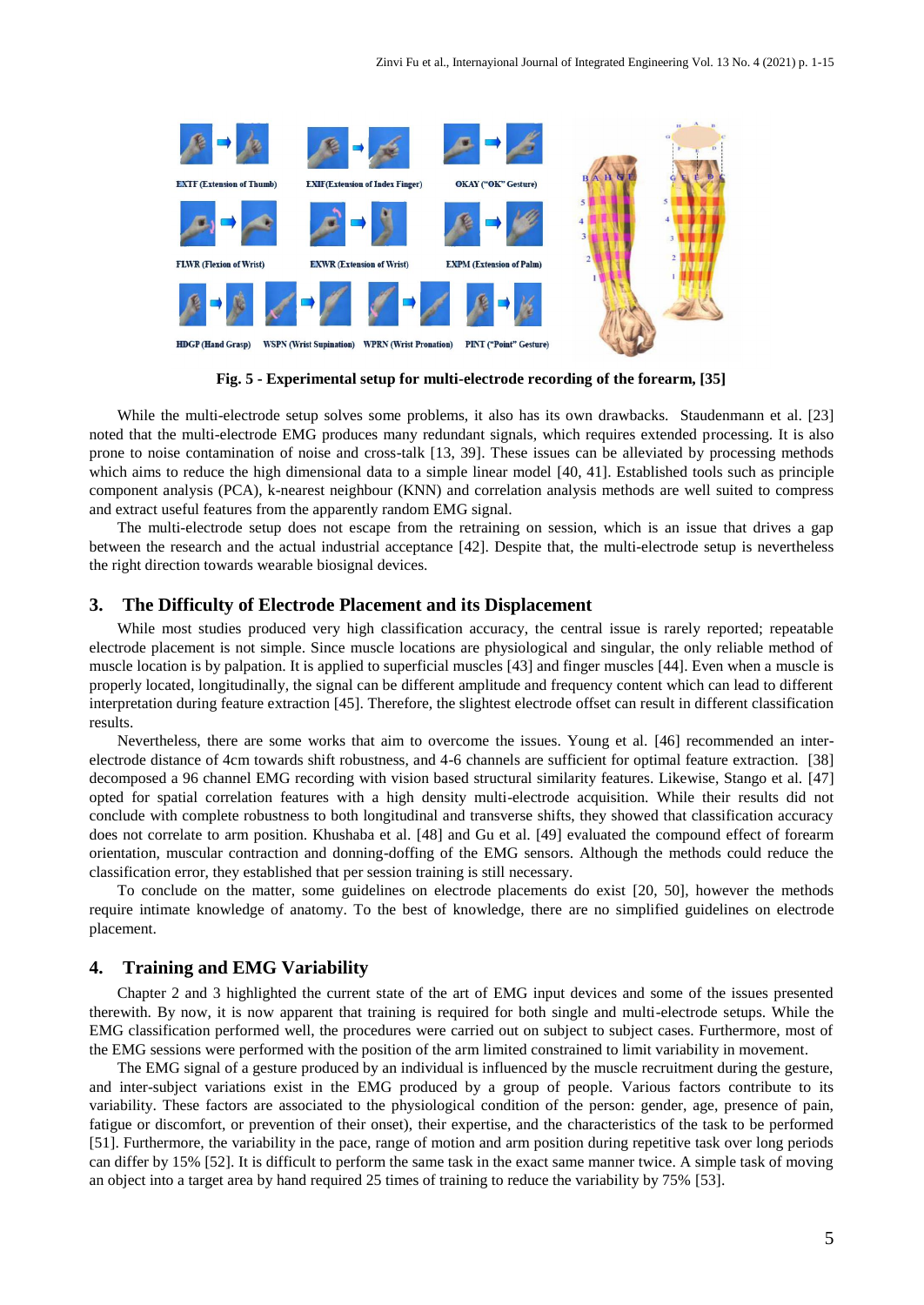The variations in motion are directly related to the muscle recruitment and the produced EMG also reflect the variability of the gestures across a group of different operators. Therefore, the usability of the EMG system will require robustness towards the variability due to users, hand position and hand side [48].

#### **4.1 Subject-Specific EMG Classification**

EMG control applications such as prosthetics and assistive devices are highly personalized towards a specific user. Therefore, if pattern control is implemented, the classifier is trained with only the EMG datafield of the specific user. The consistency of the EMG signals from a single subject contributes towards a high classification rate of 95% and above. With a small sample, Bansod and Raurale [54] has shown that four subjects, when individually classified with linear discriminant analysis (LDA) could achieve subject-specific classification of up to 90%. Taking that into account, even for a larger subject pool of 10 individuals, excellent classification can be achieved; Chu et al. [55] obtained near 100% accuracy for up to nine gestures from features extracted from four channels can be achieved, even with conventional feature reduction tools of principle component analysis (PCA) and SOFM. The SOFM method transforms the PCA-reduced features to a new feature space with improved class separability. Due to the better class separation, the SOFM classifier is able to detect the hyperplane with a better separation margin. [Table 1](#page-8-0) summarises some subjectspecific researches.

#### **4.2 Towards Zero Retraining**

Recently, there has been some interest to eliminate retraining. Huang et al. [56] by designing a robust EMG sensor interface to adapt to distortion in EMG recordings due to sensor faults. On the other hand, Liu et al. [17] introduced the common model component analysis (CMCA) framework, where the dissimilarity of LDA trained data from different days were minimized with an optimized projection algorithm. Phinyomark [16] showed that the extracted features can be robust to training data variations. For 11 gestures, the combination of a novel sample entropy feature (SampEn) and LDA classification achieved 93.37% accuracy without retraining. With retraining, the classification accuracy is only 2.5% higher.

#### **4.3 User Independence**

Subject independence refers to the feature of the classification method to successfully identify gestures regardless of the subject data. In most cases, the methods centre around identifying gestures which are common for all subjects.

Xiang et al. [35] performed three offline hand gesture recognition to demonstrate cross-user classification: same user, multi user (10 subject data used to train a common classifier for the same group of users) and cross-user (data from 4 users used to recognise gestures of six other subjects). Linear Bayes Normal Classifier was used in their research. The Bayers classifier is a simple probabilistic-based classifier that relies on supervised learning. Their results established that multi-user and cross-user classification results are inferior to that of same-user.

The Myo armband is a popular choice for user-independent studies. In [57], a common classifier was trained with data from all 14 subjects. A combination of up to 10 extracted features were then used to classify 40 different hand gestures. The reported classification accuracy was 97% for 5 gestures but decreased to 16 % for all 40 gestures.

On feature selection, Wahid et al. [58] introduced a novel method called averaged root mean square curve AUC-RMS, which is based on the peak value of the EMG. Tested with the classifiers of k-Nearest Neighbour (kNN), Discriminant Analysis (DA), Naïve Bayes (NB), Random Forest (RF), and Support Vector Machine (SVM), it achieved 96.3% accuracy for three simple hand gestures over 10 subjects. RF creates decision trees on randomly selected data samples. Its prediction is obtained from each tree, and the best solution is selected by means of voting. On the other hand, SVM is a supervised binary classifier which predicts a test sample's class by finding a hyperplane in a Ndimensional space that distinctively separates the data points (where N is the number of classes). The signals were normalised to peak values, i.e. root mean square (RMS) and moving average (MAV). In spite of the excellent results, the sample size was relatively small, and only three gestures were studied and has not been tested with more complex gestures. Interestingly, their results show that the simple peak value features can provide good classification results even when compared to more advanced methods.

Increasing the number of subject and gestures poses a challenge to the classifier. Samadani and Kuli´c [59] worked on classifying EMG readings from 10 forearm gestures of 25 subjects with the hidden Markrov model (HMM) method. The HMM is a probabilistic framework which utilises inference algorithms to estimate the probability of each state along every position along the observed data. For the subject-independent recognition, they achieve 49% accuracy for a gesture set with 25 gestures. Additionally, they reported 79%, 85%, and 91% accuracy for select gesture sets with 10, 6, and 4 gestures, respectively. In agreement to [58], the classification error rises with the number of gestures to classify. Therefore, in practice an EMG recognition system should not be used to classify too many gestures.

In the case of Zhang et al. [60], a combination very specific electrode placement, small sample (8 individuals) and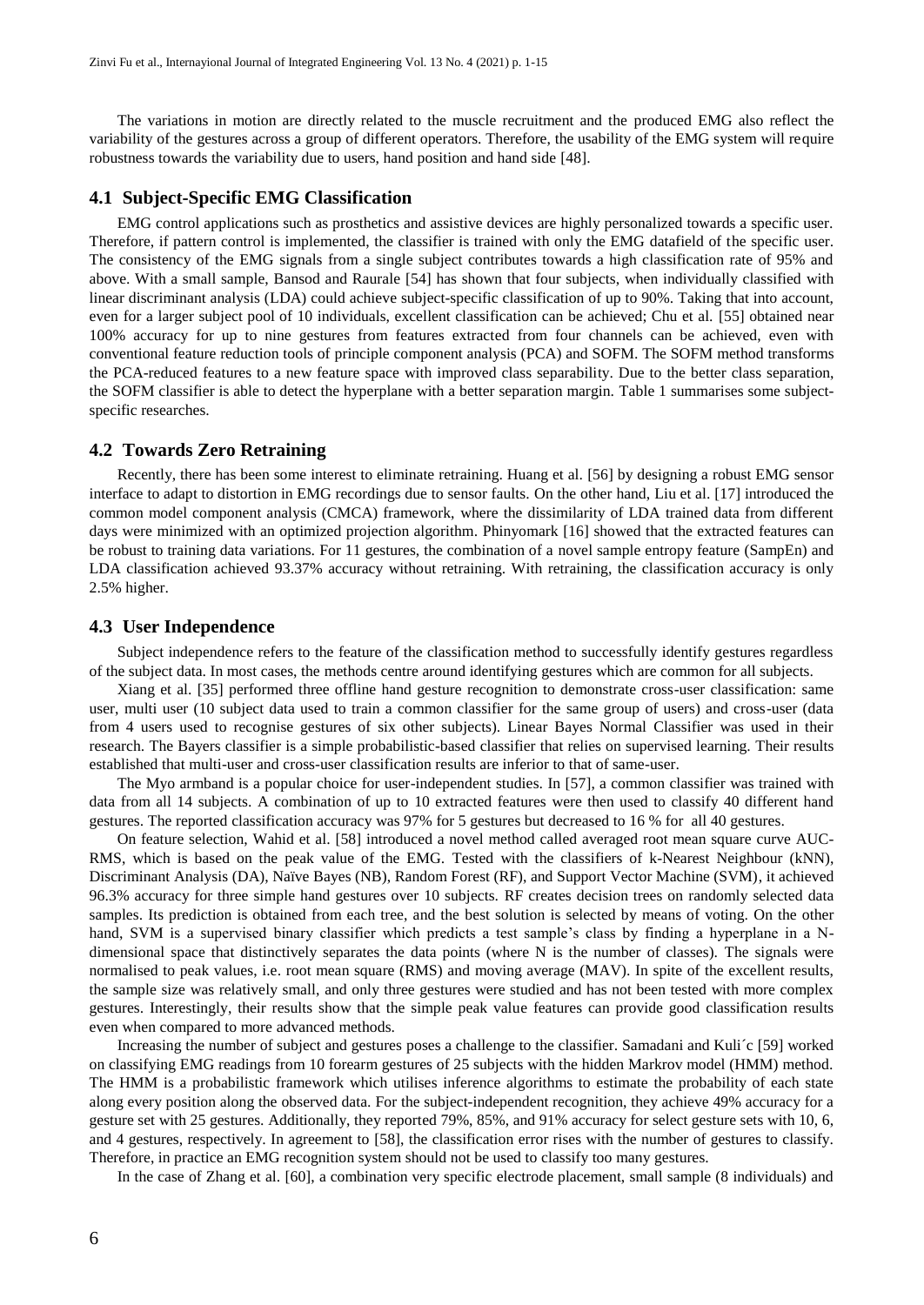a maximum of six gestures yielded a high classification result between 87-93%. In spite of the novel classification method of back-propagation neural network, accuracy was not consistent across the users. The accuracy was found to be different each time for the same individual because the electrode position could not be precisely the same. They suggested that a higher number of channels as in [61] might lead to better classification results. However, that is not necessarily the case. Matsubara and Morimoto [62] used seven channels to classify five gestures from 11 subjects with accuracy of close to 90%.

Georgi et al. [63] classified 12 gestures with data from two inputs: Inertial Measurement Unit (IMU) worn at the wrist, and the EMG of muscles in the forearm to infer hand and finger movements. In this experiment, 16 EMG channels were used. The combination of IMU and EMG, provided superior recognition rate of 97.8% in sessionindependent, and of 74.3% in person-independent recognition. Despite the high number of electrodes, the classification with EMG alone, dropped drastically to just  $25 - 45\%$ . Therefore, the processing methods and selected gestures play a more significant role rather than the number of channels.

Other literature also explored user independence with multiple input devices in conjunction with the EMG sensors. With the additional input data from force sensors, Castellini et al. [64] obtained classification accuracy of up to 97% for three gestures from 10 subjects. Seven electrodes were placed on specific finger and thumb muscles and data analysis was done with simple RMS feature and SVM classifier. With the combination of classic and novel processing methods, the additional data from accelerometers [65] and motion capture [66] contributed to very high classification accuracies of over 90%, even for a subject base of 40 individuals.

As a conclusion, establishing a subject independent EMG input system is not a straight forward process. The main reason is due to electrode positioning [37] and the unavoidable individualistic nature of the EMG, where even biometrics is possible [67]. A comparison of user-independent works is shown in [Table 2.](#page-9-0)

#### **4.4 Rotation and Position Independence**

The forearm is a highly articulated limb, which is actuated by many muscles. For a given gesture, i.e. flexion and rotation, the corresponding EMG can vary even for a single individual. [Fig. 6](#page-6-0) (a) and (b) shows the forearm in pronation and supination and how the muscles shift during rotation, while [Fig. 6](#page-6-0) (c) shows the forearm in multiple positions. The gestures when performed in conjunction with wrist rotation will result variations in EMG signals due to the activity of the pronator and supinator muscles [21]. Therefore the EMG system should also be robust towards the forearm EMG varies according to the forearm rotation.



<span id="page-6-0"></span>**Fig. 6 - How the forearm rotates. The forearm in (a) supination and pronation; (b) Besides the shift in muscles, EMG signals from the pronator and supinator will also be detected on the surface; (c) Arm position classification** [68]**,** [69]

In [70], it has been reported that the EMG changes as much as 25% due to forearm rotation. Considering the rotation in distance, the classification results of five gestures dropped from an average of 77% at distance zero to 63% at the extremities. Showing similar trends the misclassification of forearm signals correlates to wrist rotation rather than hand position [9], [71]. Bitzer et al. [72] obtained classification results of six finger gestures with excellent rotation independence in their literature. However, the electrode placement was clinical - placed specifically over 10 finger muscles around the forearm. Finger muscles are deep muscles, which are more difficult to locate.

To improve classification accuracy, some works have proposed EMG in conjunction with accelerometers.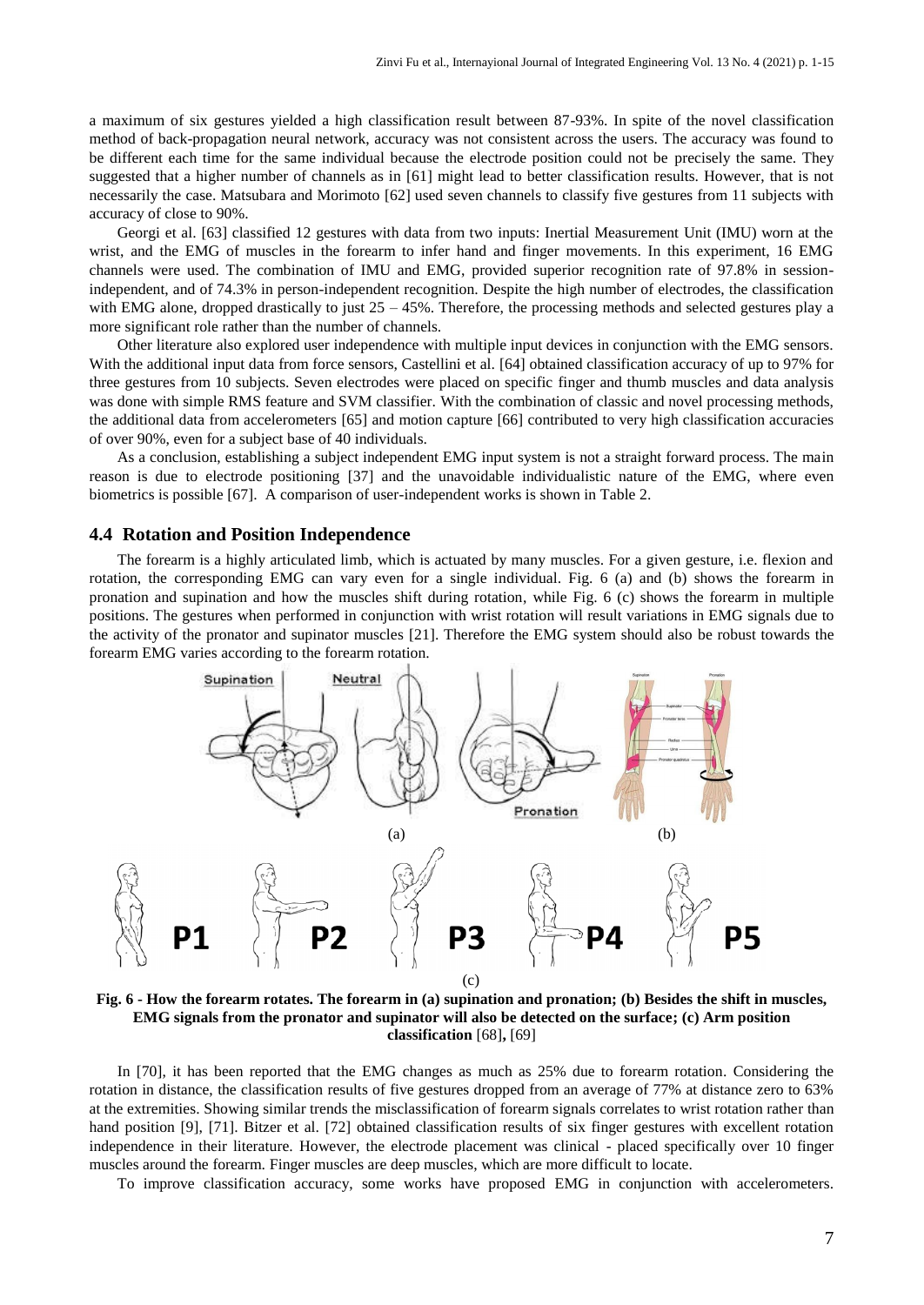Classification accuracy could be improved by Their method effectively reduced classification error from 18% to 5% [65, 66] & [68]. The method was applied to 10 able-bodied subjects, using 8 channels of wet electrodes. Eight gestures were classified with LDA and time-domain (TD) features. Therefore, an improved classification accuracy can be achieved with multiple methods as opposed to solely EMG [69]. Recent works related to rotation and position independence are available in [Table 3.](#page-9-1)

#### **4.5 Hand Exchange Independence**

Hand-exchange is defined as a switch between the left to right hand or vice-versa. Comparatively, there are far fewer researches in this area. In an early investigation, Kim et al. [73] noted negligible difference in the EMG of the left and right hand. In a later in-depth study, Khushaba [11] has proven otherwise - the data field of the opposite hands are relatively different. However, there is little surprise as Kim's work minimalistic in nature, focusing on just three gestures over a single channel while Kushaba studied multiple gestures over 10 channels. When the training and test hand exchange was performed. The average classification result was about 10% lower. [Table 5](#page-10-0) shows the available work on classification in hand-exchange independence.

#### **5. Discussion and Conclusion**

Traditional EMG systems requires training upon application, which greatly compromise user experience. Furthermore, the variations in user and forearm orientation further complicates the quest for universal compatibility and robustness. Although the vast majority of EMG researches were conducted on single-user, single-position situation, emerging works to accommodate these variations have shown positive results.

### **5.1 Electrode Placement**

To move towards general practicality and user-independence, first a grid electrode layout in wearable form should be recommended. On the processing front, the multi-electrode setup offers several advantages. The higher density grid provides a superior spatial resolution of muscular activity and contains multidimensional information suitable as an input for pattern recognition. In addition, the arrangement of a grid electrode in the form of a sleeve is simpler to don and doff. The human muscles have a rich diversity in muscle fibre directions. The guidelines recommended by the *surface EMG for non-invasive assessment of muscles* (SENIAM) project provides general guidelines for electrode locations and placement procedures. However, the misalignment of electrodes towards the muscle fibres can reduce the EMG amplitudes. These recommendations, including [39], [40] pose a problem because the electrodes cannot be easily aligned with the muscle fibres with certainty and cannot always be possible. Therefore, a higher-density electrode grid setup can collect more EMG signals over a surface area. However, a high-density EMG recording contains redundant data. Dimensional reduction techniques such as principle component analysis (PCA) can be used to detect these multivariate redundancies and reduce the data for faster and more accurate classification [23]**,** [74]**.**

#### **5.2 Classification in the Influence of User and Arm Orientation**

EMG signals have potentials in a broad range of applications, including controlling prosthetic devices, humanassisting manipulators and sign language recognition. Acquisition apparatus such as sensors and amplifiers are now inexpensive and easy to use. However, most available EMG classification algorithms are subject-specific due to the complexity of the signals influenced by anatomical and physiological differences between individuals. This includes muscle construction, contraction level, electrode location and even sweat from the skin. These differences contribute to the variability of the EMG feature values, where the EMG signal can be different even for the same gesture. As a result, the capacity for effective classifier training and prediction is consequently degraded [58]. Present studies, however, show that multi-subject gesture detection accuracy can be improved significantly without the need for single-subject training. Although subject-independent gesture classification accuracies can be comparable to single-subject, classification systems trained for multi-user may not perform as well for subject-specific gestures [62], [63].

On forearm rotation, the EMG TD features and training in a single position generally yields a higher classification error compared to classification in multiple positions. There are several reasons for this dependency: first, the muscle recruitment changes with the limb position to stabilise the limb due to gravitational forces. Next, electrode shift occurs due to the change in muscle shape, length and position during limb movement. As a result, better classification results can be obtained if training is done in multi-position rather compared single-position [68], [69].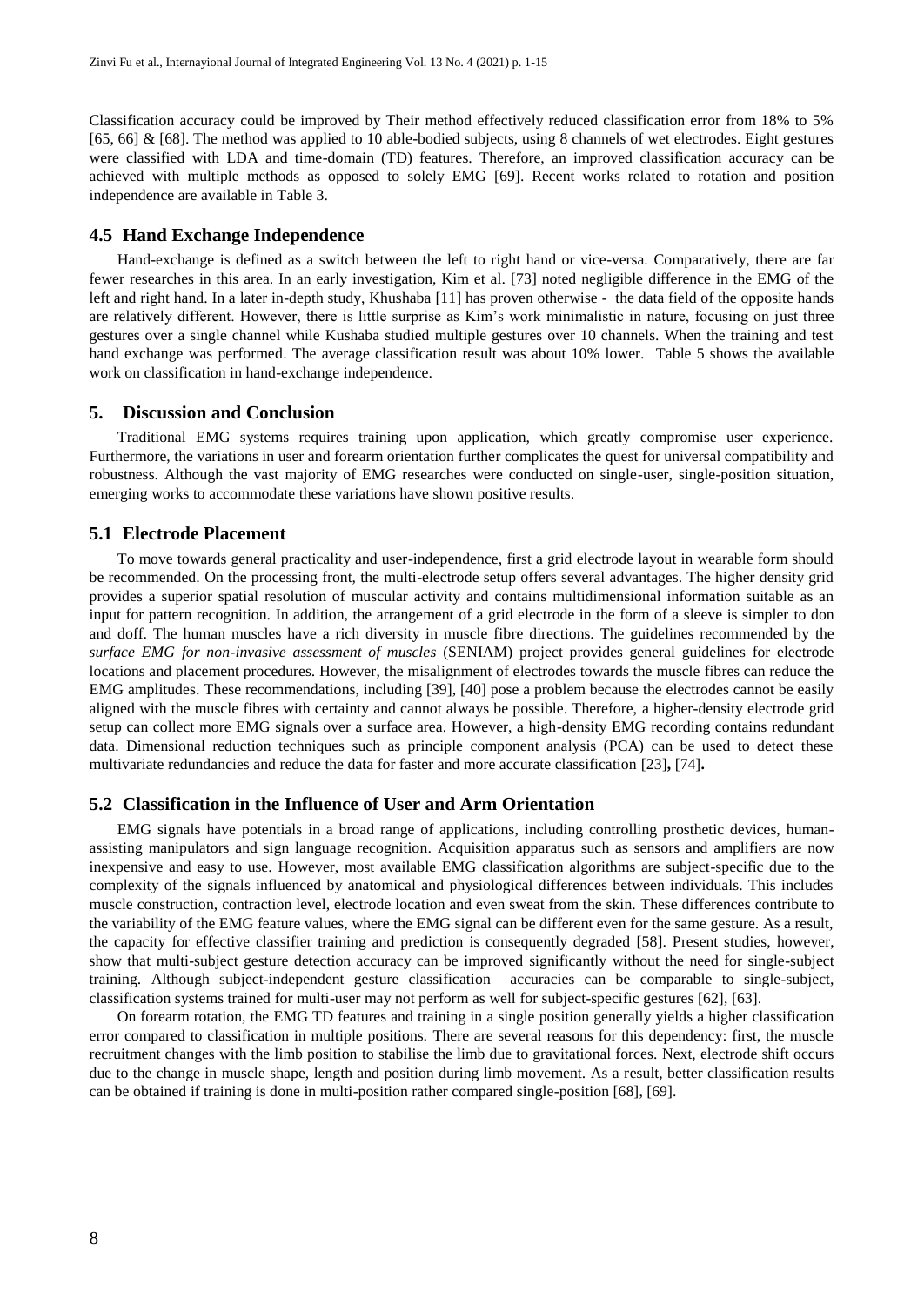# **5.3 Suggestions for Future Work**

The presented literature suggests several directions for future studies in improving the practicality of the EMG control system regarding robustness towards EMG dynamics due to user and forearm variations. To the best of knowledge, the combined influence of EMG dynamics due to user-independence, rotation independence and handexchange independence has not been investigated. Future research can be directed towards overcoming the influence of these EMG dynamics:

- As seen in the literature presented here, all classifiers are capable of highly accurate prediction. Compared to classifiers, the features play a more critical role for achieving a robust performance against the combined EMG dynamics due to user and arm orientation [49]. Khushaba et al. [48] have also pointed out that the performance of the classifier can be improved by using feature extraction methods that rely on the angular information of muscle activation patterns, and recommended features such as discrete Fourier transform based features (DFT) TD power spectral descriptors (TD-PSD).
- . Classifiers, on the other hand, could be selected with processing time as a priority. For example, traditional classifiers such as LDA and KNN are much faster than SVM. Advanced machine learning methods such as wavelet neural networks, hybrid classifier and Negative Correlation Learning (NCL) can be considered in future work.
- As it has been shown in [58] & [59], the classification accuracy generally decrease with the number of gestures to classify. Xiang et al. [35] has also reported that for same number of gestures, different group of gesture combinations produced varying overall accuracy. Therefore, the selection of gestures can affect the overall classification accuracy and the classifier performance can be improved by the careful selection of gestures.
- The sampling rate of the data acquisition can affect the classification accuracy. As recommended by Phinyomark et al. [75], an EMG sampling rate at 1000 Hz and above can provide up to 9% higher classification accuracy compared to a sampling rate of 200 Hz. Future research may consider this point as some consumer-grade EMG devices including the MYO has a sampling rate of 200 Hz.

<span id="page-8-0"></span>

| Feature                                                         | Classifier                                            | Highlights                                                                            | Sample size      | Accuracy                                                  | Reference                        |
|-----------------------------------------------------------------|-------------------------------------------------------|---------------------------------------------------------------------------------------|------------------|-----------------------------------------------------------|----------------------------------|
| MAV, VAR,<br>SD, ZC, SSC,<br>WL,                                | <b>LDA</b>                                            | Subject specific, 6<br>wrist gestures*                                                | $\overline{4}$   | 90%                                                       | Bansod et al.<br>$(2015)$ [54]   |
| Wavelet<br>transform,<br>PCA, Self<br>Organizing<br>Feature Map | Multilayer<br>projection                              | Subject specific, 9<br>wrist gestures*                                                | 10               | $95 - 99\%$                                               | Chu et al.<br>$(2006)$ [55]      |
| Linear envelope,<br>various<br>frequencies                      | Distance-<br>based<br>Decision<br>Classifier<br>(DDC) | Classification of up<br>to 50 wrist and finger<br>gestures, 6-12<br>successful*       | 3 (amputees)     | $47 - 62%$                                                | Atzroi & Mu<br>$(2015)$ [76]     |
| <b>RMS</b>                                                      | <b>SVM</b>                                            | Subject specific hand<br>grip, 3 gestures, with<br>aid of force sensors*              | 7                | 95% - 97%                                                 | Castellini et<br>al. (2009) [64] |
| N/A                                                             | Cross-<br>correlation                                 | Muscle change in<br>geometry during<br>forearm rotation*                              | $\boldsymbol{7}$ | 48%-82% (proportion<br>of muscles in forearm<br>rotation) | Yung & Wells<br>$(2013)$ [21]    |
| MAV, VAR,<br>maximum value                                      | <b>LDA</b>                                            | Arm location,<br>subject specific wrist<br>gestures with the aid<br>of accelerometers | 5 (amputees)     | 92% (interposition)<br>60% (intraposition)                | Geng & Li<br>$(2012)$ [71]       |

#### **Table 1 - Comparison of single-subject gesture classification**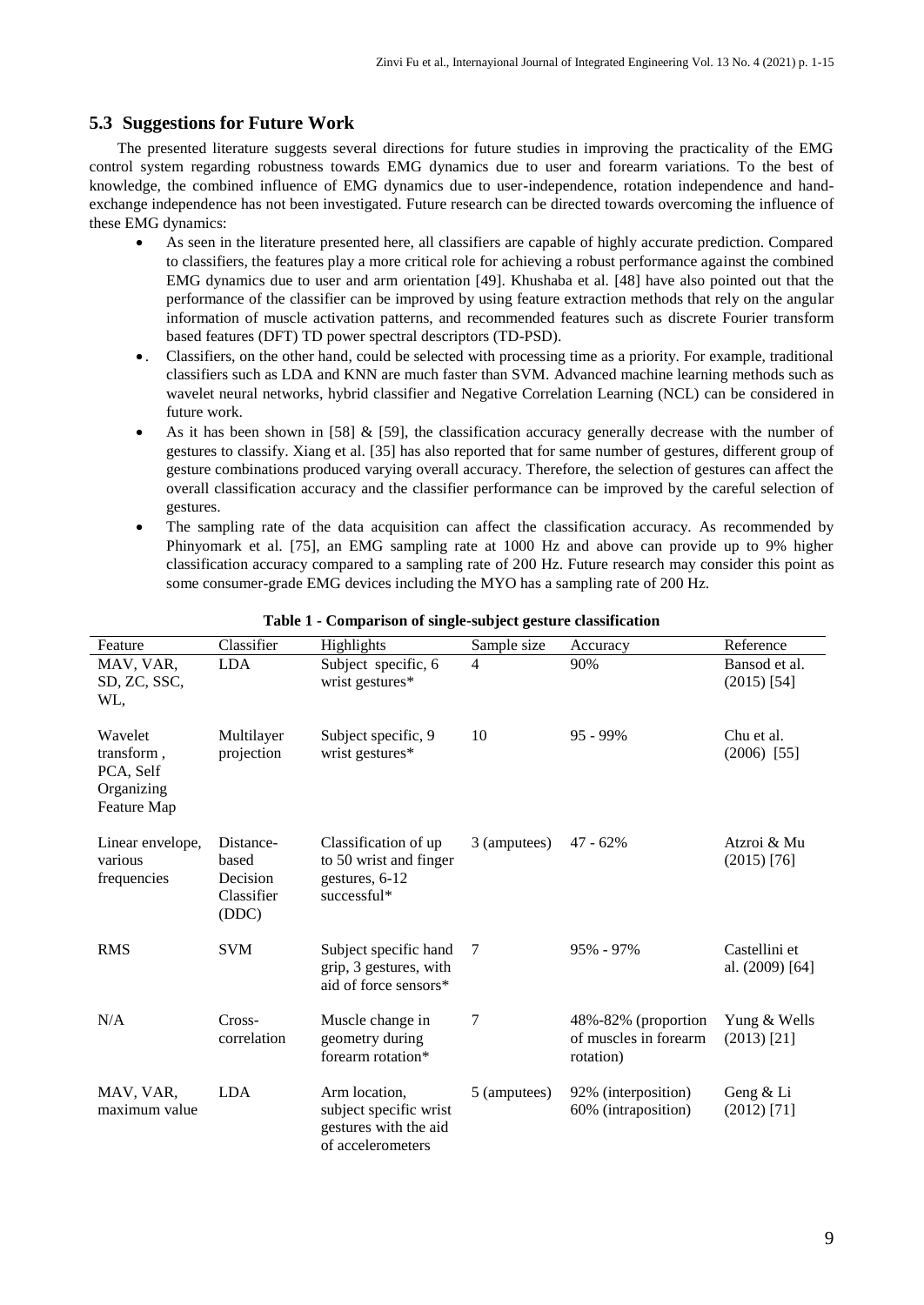<span id="page-9-0"></span>

| Feature                                                                      | Classifier                                                          | Highlights                                                                                      | Sample size  | Accuracy                                          | Reference                            |
|------------------------------------------------------------------------------|---------------------------------------------------------------------|-------------------------------------------------------------------------------------------------|--------------|---------------------------------------------------|--------------------------------------|
| AR, MAV, WL,<br>ZC, SSC,                                                     | Common<br>model<br>component<br>analysis,<br>based on<br><b>LDA</b> | Independence of<br>wrist and finger<br>gestures to electrode<br>shift*                          | 5 (amputees) | 75 - 95%                                          | Liu et al.<br>$(2015)$ [17]          |
| MAV, AR                                                                      | <b>Linear Bayes</b><br>Normal<br>Classifier                         | User independence,<br>up to 23 wrist<br>gestures*                                               | 20           | 76.7%-90.2%                                       | Xiang et al.<br>$(2009)$ [35]        |
| MAV, RMS,<br>Energy ratio,<br>histogram,<br>VAR, ZC,<br>MNF, MDF             | <b>SVM</b>                                                          | Subject<br>independence, up to<br>40 gestures, in<br>groups of 5, 6 and 8<br>tasks <sup>+</sup> | 14           | 15% - 90 %                                        | Kerber et al<br>$(2017)$ [57]        |
| MAV, ZC, WL,<br>SSC normalised<br>with Averaged<br>root mean<br>square curve | KNN, DA,<br>NB, SVM,<br>RF                                          | Subject<br>independence, 3<br>gestures*                                                         | 10           | 96.3%                                             | Wahid et al.<br>$(2018)$ [58]        |
| Linear envelope                                                              | <b>HMM</b>                                                          | Subject<br>independence, 4-10<br>gestures*                                                      | 25           | 70%-81%                                           | Samadani &<br>Kulic (2014)<br>$[59]$ |
| SD, MAV                                                                      | Back-<br>propagation<br>neural<br>network                           | Subject indendent<br>wrist gestures, 6<br>gestures*                                             | 8            | 87%-93%                                           | Zhang et al.<br>$(2019)$ [60]        |
| <b>Bilinear</b><br>modelling                                                 | Multi-class<br><b>SVM</b>                                           | Subject independent<br>wrist gestures*                                                          | 11           | 90%-60%                                           | Matsubara et<br>al. $(2013)$ [62]    |
| <b>SD</b>                                                                    | <b>HMM</b>                                                          | 12 subject<br>independent wrist<br>gestures, with aid of<br>accelerometers, 12<br>$gestures+$   | 5            | 35%-55% (EMG)<br>70-80% combination<br>of sensors | Georgi et al.<br>$(2015)$ [63]       |

| Table 3 - Comparison of rotation independence gesture classification |
|----------------------------------------------------------------------|
|----------------------------------------------------------------------|

<span id="page-9-1"></span>

| Feature                               | Classifier               | Highlights                                                                                                                     | Sample size | Accuracy                                                                 | Reference                                                   |
|---------------------------------------|--------------------------|--------------------------------------------------------------------------------------------------------------------------------|-------------|--------------------------------------------------------------------------|-------------------------------------------------------------|
| Linear envelope                       | <b>SVM</b>               | Position<br>independence,<br>subject specific wrist<br>and finger gestures<br>with the aid of<br>motion tracking<br>$sensors+$ | 8           | 49%-70% (EMG)<br>45-65% (with motion<br>sensor)                          | Yang et al.<br>$(2017)$ [9]                                 |
| MAV,<br>Autoregressive<br>Correlation | <b>HMM</b><br>variations | Position<br>independence, many<br>subject specific. 5<br>wrist gestures with<br>the aid of<br>accelerometers*                  | 2           | 56% - 99% (EMG)<br>only)<br>Up to $100\%$<br>(combination of<br>sensors) | Xu et al<br>$(2011)$ , Stival<br>et al $(2019)$<br>[65, 77] |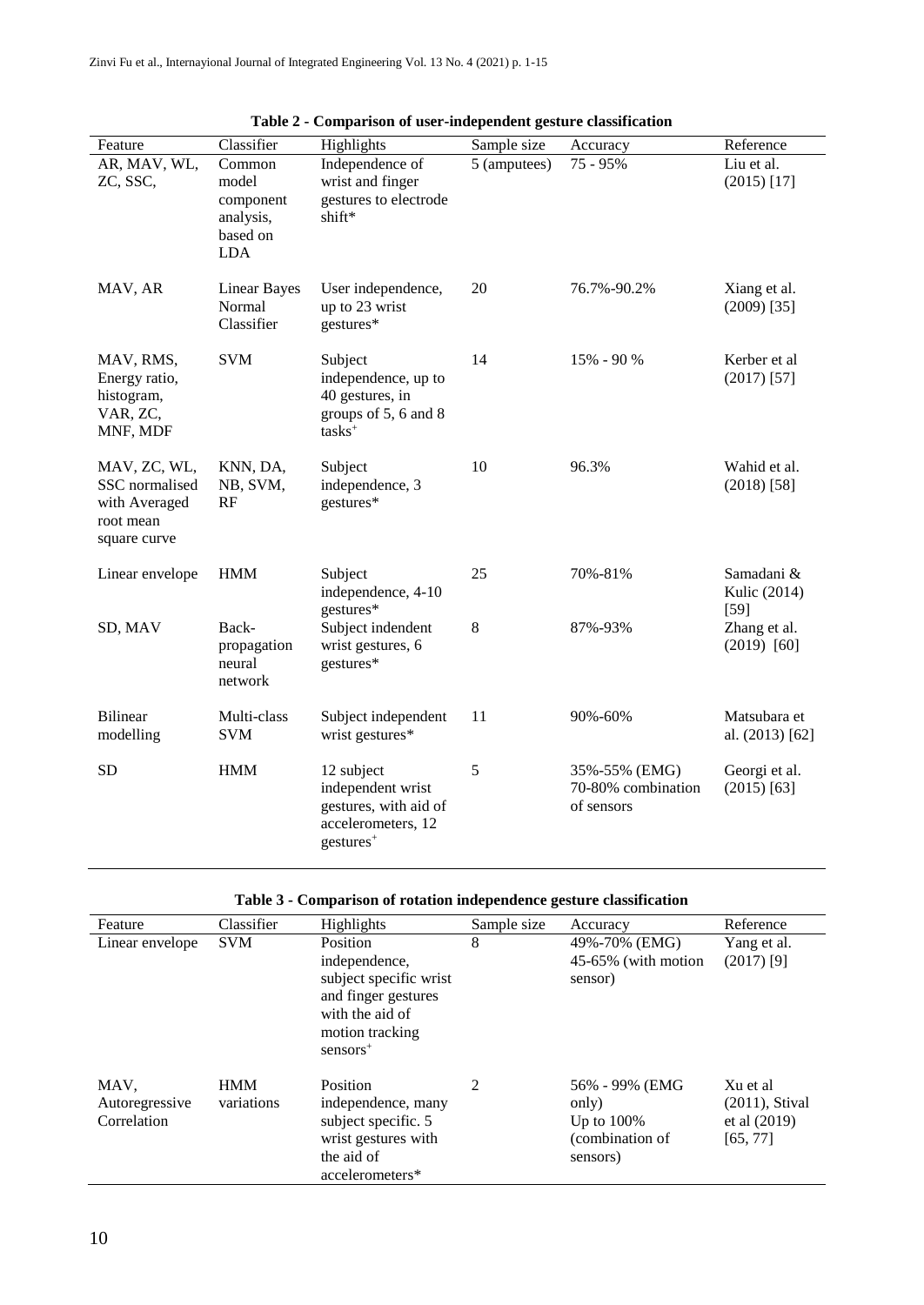| Feature                                  | Classifier | Highlights                                                                                                | Sample size | Accuracy               | Reference                       |
|------------------------------------------|------------|-----------------------------------------------------------------------------------------------------------|-------------|------------------------|---------------------------------|
| N/A                                      | <b>SVM</b> | Position<br>independence, 6<br>subject specific wrist<br>gestures*                                        |             | Up to 95%              | Bitzer et al.<br>$(2006)$ [72]  |
| <b>RMS</b>                               | <b>SVM</b> | Position<br>independence,<br>subject specific<br>finger gestures. 3<br>gestures classified <sup>+</sup>   | 12          | 63%-77%                | Saponas et al.<br>$(2009)$ [70] |
| Various TD<br>features.<br>accelerometer | <b>LDA</b> | Position<br>independence,<br>subject specific hand<br>gestures, 8 gestures<br>in 5 positions <sup>+</sup> | 17          | $3.8\% - 21.1\%$ error | Fouger et al.<br>$(2011)$ [68]  |

|  |  |  |  | Table 4 (continued) - Comparison of rotation independence gesture classification |
|--|--|--|--|----------------------------------------------------------------------------------|
|  |  |  |  |                                                                                  |

|  |  | Table 5 – Comparison of hand-exchange independence gesture classification |
|--|--|---------------------------------------------------------------------------|
|  |  |                                                                           |

<span id="page-10-0"></span>

| Feature                                                          | Classifier | Highlights                  | Sample size | Accuracy            | Reference     |  |
|------------------------------------------------------------------|------------|-----------------------------|-------------|---------------------|---------------|--|
| CCA projection                                                   | LDA, KNN,  | Hand exchange               | 8           | 72-80%              | Khushaba      |  |
|                                                                  | <b>SVM</b> | independence, 4             |             |                     | $(2014)$ [11] |  |
|                                                                  |            | wrist gestures <sup>+</sup> |             |                     |               |  |
| 21 various time,                                                 | SVM, LDA,  | Hand exchange               | 6           | Significant drop in | Gu et al.     |  |
| frequency                                                        | PNN, KNN,  | independence,               |             | accuracy for hand   | $(2018)$ [49] |  |
| domain features                                                  | AdaLDA     | position                    |             | exchange            |               |  |
|                                                                  |            | independence, 14            |             |                     |               |  |
|                                                                  |            | wrist gestures <sup>+</sup> |             |                     |               |  |
| Maxmimum.                                                        | KNN, Bayes | Hand exchange               | 1           | Almost 100%         | Kim et al.    |  |
| minimunm,                                                        |            | independence, 4             |             |                     | $(2008)$ [73] |  |
| mean, VAR,                                                       |            | wrist gestures <sup>+</sup> |             |                     |               |  |
| signal length,                                                   |            |                             |             |                     |               |  |
| RMS,                                                             |            |                             |             |                     |               |  |
| fundamental                                                      |            |                             |             |                     |               |  |
| frequency,                                                       |            |                             |             |                     |               |  |
| Fourier                                                          |            |                             |             |                     |               |  |
| Variance                                                         |            |                             |             |                     |               |  |
| * Targeted electrode placement, + Untargeted electrode placement |            |                             |             |                     |               |  |

AdaLDA- adaBoost-LDA, AR- auto-regression, CCA- canonical correlation analysis, DA- discriminant analysis, DDC- distance based decision classifier, HMM- hidden Markov model, KNN- K-nearest neighbour, LDA- linear discriminant analysis, MAV- moving average, MDF- median frequency, MNF- mean frequency, NB- naïve Bayers, PCA- principle component analysis, RF- random forest, RMS- root mean square, SD- standard deviation, SSCslope sign change, SVM- support vector machine, PNN- probabilistic neural network, VAR- variance, WLwavelength, ZC- zero crossing

# **Acknowledgement**

This work was funded by the Malaysian Ministry of Education through the research grant— FRGS/2/2013/SG02/FKP/02/2/F00176.

# **References**

- [1] Artemiadis, P. (2012). EMG-based Robot Control Interfaces: Past, Present and Future. In Advances in Robotics & Automation (Vol. 01, pp.  $10-12$ )
- [2] Jiang, N., Dosen, S., Muller, K. R., & Farina, D. (2012). Myoelectric control of artificial limbsis there a need to change focus? [In the Spotlight]. IEEE Signal Processing Magazine
- [3] Farina, D., & Aszmann, O. (2014). Bionic Limbs: Clinical Reality and Academic Promises. Science Translational Medicine, *6*(257), 6–9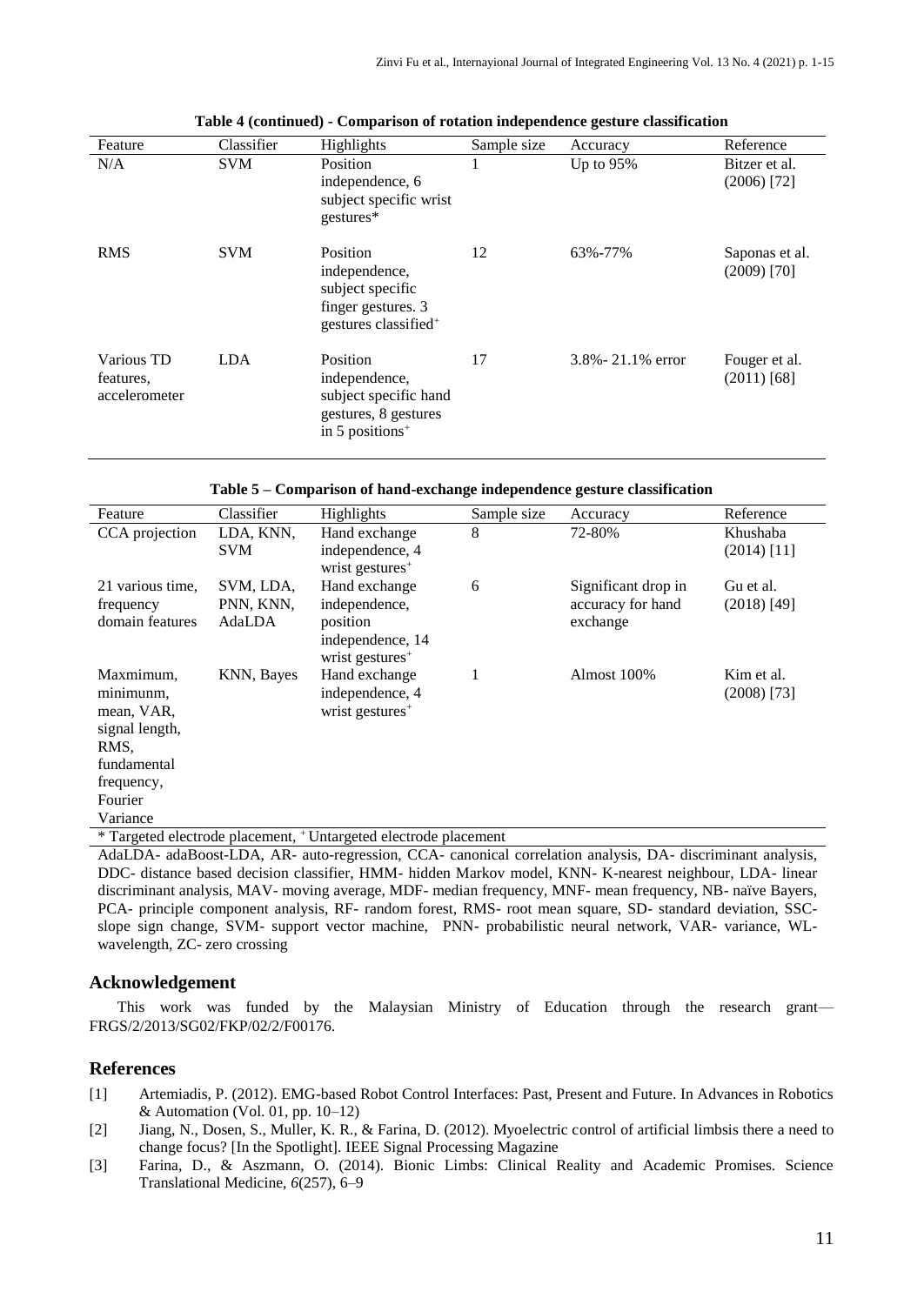- [4] Kumari, P., Mathew, L., & Syal, P. (2017). Increasing Trend of Wearables and Multimodal Interface for Human Activity Monitoring: A Review. Biosensors and Bioelectronics, *90*, 298–307.
- [5] Farina, D., Jiang, N., Rehbaum, H., Holobar, A., Graimann, B., Dietl, H., & Aszmann, O. C. (2014). The extraction of neural information from the surface EMG for the control of upper-limb prostheses: Emerging avenues and challenges. IEEE Transactions on Neural Systems and Rehabilitation Engineering, *22*(4), 797–809
- [6] Watts, P. B., Jensen, R. L., Gannon, E., Kobeinia, R., Maynard, J., & Sansom, J. (2008). Forearm EMG During Rock Climbing Differs from EMG During Handgrip Dynamometry. International journal of exercise science, *1*(1), 4–13
- [7] Souissi, H., Zory, R., Bredin, J., & Gerus, P. (2017). Comparison of methodologies to assess muscle cocontraction during gait. Journal of Biomechanics, *57*, 141–145
- [8] Herle, S., Man, S., Lazea, G., & Raica, P. (2012). Myoelectric control strategies for a human upper limb prosthesis. Control Engineering and Applied Informatics, *14*(1), 58–66
- [9] Yang, D., Yang, W., Huang, Q., & Liu, H. (2017). Classification of Multiple Finger Motions during Dynamic Upper Limb Movements. IEEE Journal of Biomedical and Health Informatics, *21*(1), 134–141
- [10] Leijnse, J. N. A. L., Campbell-Kyureghyan, N. H., Spektor, D., & Quesada, P. M. (2008). Assessment of individual finger muscle activity in the extensor digitorum communis by surface EMG. Journal of neurophysiology, *100*(6), 3225–35
- [11] Khushaba, R. N. (2014). Correlation analysis of electromyogram signals for multiuser myoelectric interfaces. IEEE Transactions on Neural Systems and Rehabilitation Engineering, *22*(4), 745–755
- [12] Thongpanja, S., Phinyomark, A., Limsakul, C., & Phukpattaranont, P. (2015). A robust measure of probability density function of various noises in electromyography (EMG) signal acquisition. 2015 7th International Conference on Knowledge and Smart Technology (KST), (January 2015), 1–6
- [13] Zhang, X., & Zhou, P. (2013). Filtering of surface EMG using ensemble empirical mode decomposition. Medical Engineering and Physics, *35*(4), 537–542
- [14] Pylatiuk, C., Müller-Riederer, M., Kargov, A., & Schulz, S. (2009). Comparison of Surface Monitoring Electrodes for Long Term Use in Rehabilitation Device Control. In 2009 IEEE 11th International Conference on Rehabilitation Robotics (pp. 300–304)
- [15] Barański, R. (2019). Stability of the EMG signal level within a six-day measuring cycle. In Advances in Intelligent Systems and Computing (831st ed., pp. 125–137). Springer
- [16] Phinyomark, A., Quaine, F., Charbonnier, S., Serviere, C., Tarpin-Bernard, F., & Laurillau, Y. (2013). EMG feature evaluation for improving myoelectric pattern recognition robustness. Expert Systems with Applications, *40*(12), 4832–4840
- [17] Liu, J., Zhang, D., Jiang, N., & Zhu, X. (2015). Towards Zero Retraining for Myoelectric Control Based on Common Model Component Analysis. IEEE Transactions on Neural Systems and Rehabilitation Engineering, *24*(4), 1534–4320
- [18] Park, K., Dankowicz, H., & Hsiao-Wecksler, E. T. (2012). Characterization of spatiotemporally complex gait patterns using cross-correlation signatures. Gait and Posture, *36*(1), 120–126
- [19] Hargrove, L. J., Simon, A. M., Young, A. J., Lipschutz, R. D., Finucane, S. B., Smith, D. G., & Kuiken, T. a. (2013). Robotic leg control with EMG decoding in an amputee with nerve transfers. The New England journal of medicine, *369*(13), 1237–42
- [20] Hermens, H. J., Freriks, B., Disselhorst-Klug, C., & Rau, G. (2000). Development of recommendations for SEMG sensors and sensor placement procedures. Journal of Electromyography and Kinesiology, *10*(5), 361– 374
- [21] Yung, M., & Wells, R. P. (2013). Changes in muscle geometry during forearm pronation and supination and their relationships to EMG cross-correlation measures. Journal of Electromyography and Kinesiology, *23*(3), 664–672
- [22] Mesin, L., Merletti, R., & Rainoldi, A. (2009). Surface EMG: The issue of electrode location. Journal of Electromyography and Kinesiology, *19*(5), 719–726
- [23] Staudenmann, D., Kingma, I., Daffertshofer, A., Stegeman, D. F., & Van Dieën, J. H. (2006). Improving EMGbased muscle force estimation by using a high-density EMG grid and principal component analysis. IEEE Transactions on Biomedical Engineering, *53*(4), 712–719
- [24] Farrell, T. R., & Weir, R. F. f. (2008). A comparison of the effects of electrode implantation and targeting on pattern classification accuracy for prosthesis control. IEEE Transactions on Biomedical Engineering, *55*(9), 2198–2211
- [25] Hakonen, M., Piitulainen, H., & Visala, A. (2015). Current state of digital signal processing in myoelectric interfaces and related applications. Biomedical Signal Processing and Control, *18*, 334–359
- [26] Phinyomark, A., Phukpattaranont, P., & Limsakul, C. (2012). Feature reduction and selection for EMG signal classification. Expert Systems with Applications, *39*(8), 7420–7431
- [27] Naik, G. R., Kumar, D. K., & Jayadeva. (2010). Twin SVM for gesture classification using the surface electromyogram. IEEE Transactions on Information Technology in Biomedicine, *14*(2), 301–308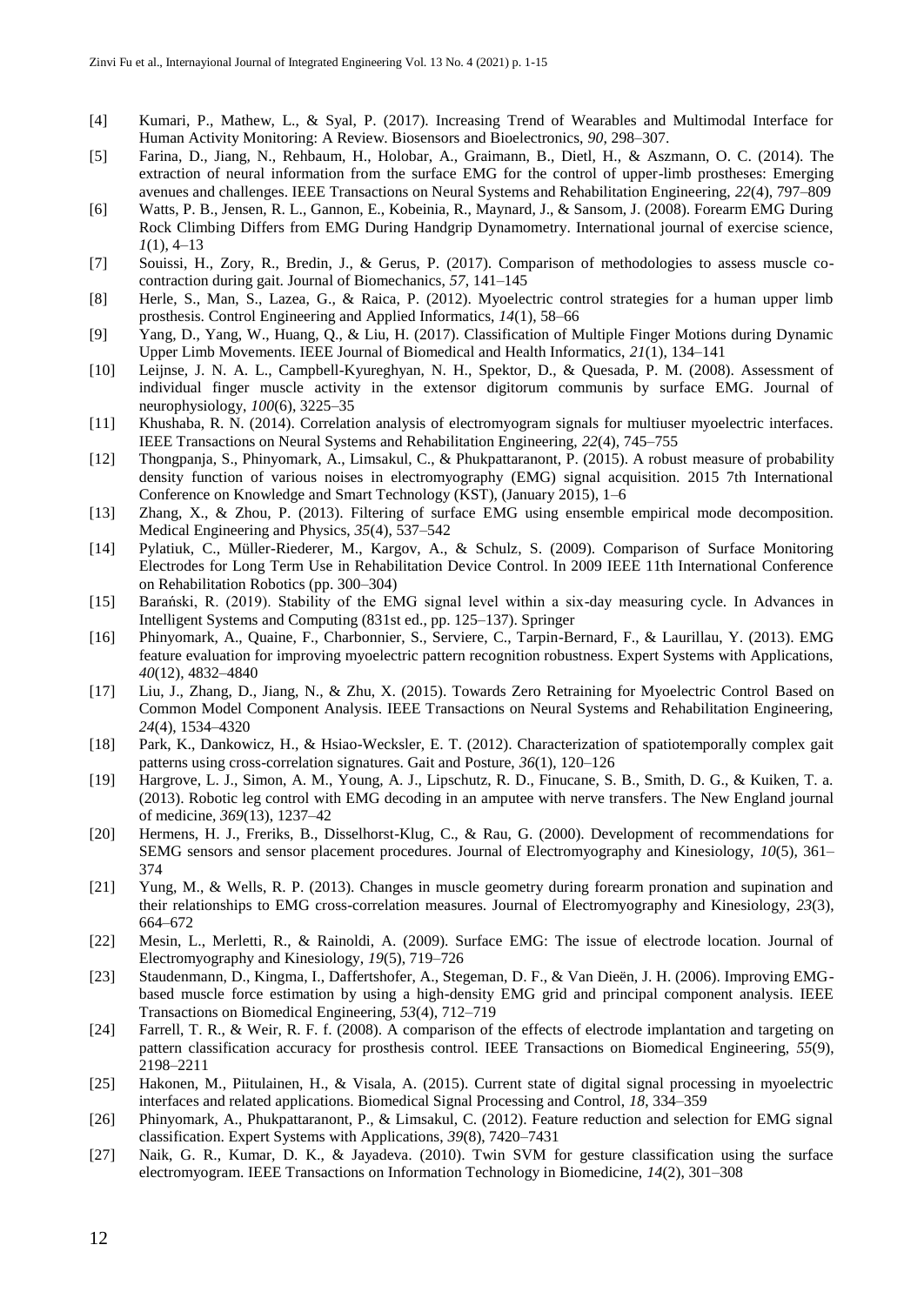- [28] Tavakoli, M., Benussi, C., Alhais Lopes, P., Osorio, L. B., & de Almeida, A. T. (2018). Robust hand gesture recognition with a double channel surface EMG wearable armband and SVM classifier. Biomedical Signal Processing and Control, *46*, 121–130
- [29] Mane, S. M., Kambli, R. A., Kazi, F. S., & Singh, N. M. (2015). Hand motion recognition from single channel surface EMG using wavelet & artificial neural network. Procedia Computer Science, *49*(1), 58–65
- [30] Lapatki, B. G., Van Dijk, J. P., Jonas, I. E., Zwarts, M. J., & Stegeman, D. F. (2004). A thin, flexible multielectrode grid for high-density surface EMG. Journal of Applied Physiology, *96*(1), 327–336
- [31] Sensinger, J., Lock, B. A., & Kuiken, T. A. (2009). Adaptive Pattern Recognition of Myoelectric Signals: Exploration of Conceptual Framework and Practical Algorithms. IEEE Transactions on Neural Systems and Rehabilitation Engineering, *17*(3), 270–278
- [32] Benatti, S., Casamassima, F., Milosevic, B., Farella, E., Schönle, P., Fateh, S., … Benini, L. (2015). A Versatile Embedded Platform for EMG Acquisition and Gesture Recognition. IEEE Transactions on Biomedical Circuits and Systems, *9*(5), 620–630
- [33] Hargrove, L. J., Englehart, K., & Hudgins, B. (2007). A Comparison of Surface and Intramuscular Myoelectric Signal Classification. IEEE Transactions on Biomedical Engineering, *54*(5), 847–53
- [34] Yoo, H. J., Park, H. J., & Lee, B. (2019). Myoelectric signal classification of targeted muscles using dictionary learning. Sensors (Switzerland), *19*(10)
- [35] Xiang, C., Lantz, V., Kong-Qiao, W., Zhang-Yan, Z., Xu, Z., & Ji-Hai, Y. (2009). Feasibility of building robust surface electromyography-based hand gesture interfaces. In Engineering in Medicine and Biology Society, 2009. EMBC 2009. Annual International Conference of the IEEE (Vol. 2009, pp. 2983–6)
- [36] Gonzalo, P.-J., & Holgado-Terriza, J. A. (2015). Control of home devices based on hand gestures. In 2015 IEEE 5th International Conference on Consumer Electronics - Berlin (ICCE-Berlin) (pp. 510–514)
- [37] Zhang, Y., Chen, Y., Yu, H., Yang, X., Lu, W., & Liu, H. (2018). Wearing-independent hand gesture recognition method based on EMG armband. Personal and Ubiquitous Computing, *22*(3), 511–524
- [38] Boschmann, A., & Platzner, M. (2014). Towards robust HD EMG pattern recognition: reducing electrode displacement effect using structural similarity. In Conference of the IEEE Engineering in Medicine and Biology Society. IEEE Engineering in Medicine and Biology Society. Annual Conference (Vol. 2014, pp. 4547–4550)
- [39] Kilner, J., Baker, S., & Lemon, R. (2002). A novel algorithm to remove electrical cross-talk between surface EMG recordings and its application to the measurement of short-term synchronisation in. The Journal of Physiology, 919–930
- [40] Artemiadis, P. K., & Kyriakopoulos, K. J. (2010). An EMG-Based Robot Control Scheme Robust to. IEEE Transactions On Information Technology In Biomedicine, *14*(3), 582–588
- [41] Oyama, T., Mitsukura, Y., Karungaru, S. G., Tsuge, S., & Fukumi, M. (2009). Wrist EMG signals identification using neural network. In Industrial Electronics, 2009. IECON '09. 35th Annual Conference of IEEE (pp. 4286–4290)
- [42] Zhang, L., Liu, G., Han, B., Wang, Z., & Zhang, T. (2019). sEMG Based Human Motion Intention Recognition. Journal of Robotics, *2019*, 1–12
- [43] Lin, M. Y., Barbir, A., & Dennerlein, J. T. (2016). Evaluating biomechanics of user-selected sitting and standing computer workstation. Applied Ergonomics, 1–7
- [44] Reddy, N. P., & Gupta, V. (2007). Toward direct biocontrol using surface EMG signals: Control of finger and wrist joint models. Medical Engineering and Physics, *29*(3), 398–403
- [45] Mercer, J. A., Bezodis, N., DeLion, D., Zachry, T., & Rubley, M. D. (2006). EMG sensor location: Does it influence the ability to detect differences in muscle contraction conditions? Journal of Electromyography and Kinesiology, *16*(2), 198–204
- [46] Young, A. J., Hargrove, L. J., & Kuiken, T. A. (2012). Improving myoelectric pattern recognition robustness to electrode shift by changing interelectrode distance and electrode configuration. IEEE Transactions on Biomedical Engineering, *59*(3), 645–652
- [47] Stango, A., Negro, F., & Farina, D. (2015). Spatial Correlation of High Density EMG Signals Provides Features Robust to Electrode Number and Shift in Pattern Recognition for Myocontrol. IEEE Transactions on Neural Systems and Rehabilitation Engineering, *23*(2), 189–198
- [48] Khushaba, R. N., Al-Timemy, A., Kodagoda, S., & Nazarpour, K. (2016). Combined influence of forearm orientation and muscular contraction on EMG pattern recognition. Expert Systems with Applications, *61*, 154– 161
- [49] Gu, Y., Yang, D., Huang, Q., Yang, W., & Liu, H. (2018). Robust EMG pattern recognition in the presence of confounding factors: features, classifiers and adaptive learning. Expert Systems with Applications, *96*, 208–217
- [50] Rainoldi, A., Melchiorri, G., & Caruso, I. (2004). A method for positioning electrodes during surface EMG recordings in lower limb muscles. Journal of Neuroscience Methods, *134*(1), 37–43
- [51] Gaudez, C., Gilles, M. A., & Savin, J. (2016). Intrinsic movement variability at work. How long is the path from motor control to design engineering? Applied Ergonomics, *53*, 71–78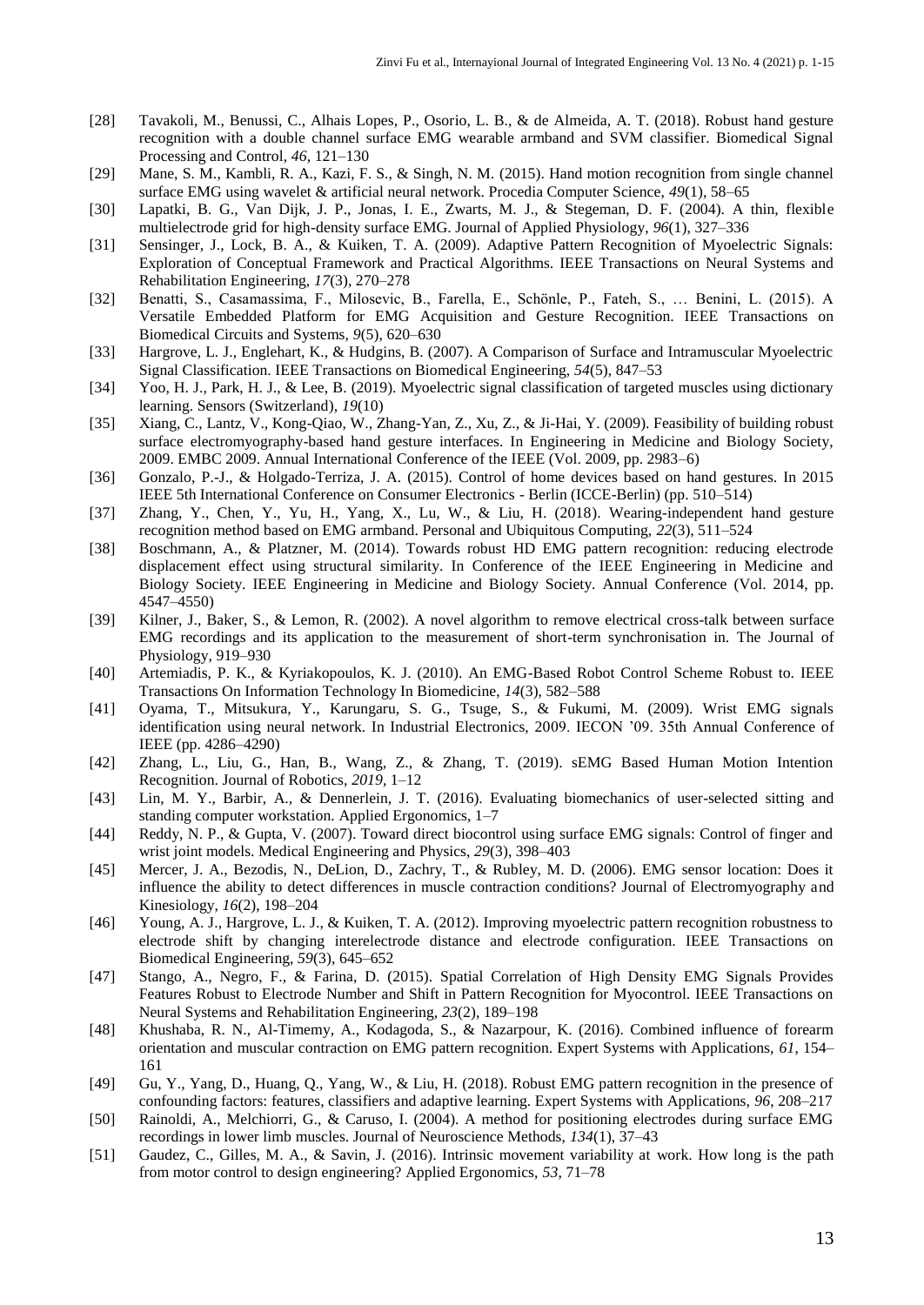- [52] Srinivasan, D., Samani, A., Mathiassen, S. E., & Madeleine, P. (2015). The size and structure of arm movement variability decreased with work pace in a standardised repetitive precision task. Ergonomics, *58*(1), 128–139
- [53] Lametti, D. R., & Ostry, D. J. (2007). Control of movement variability through the regulation of limb impedance. Journal of neurophysiology, *98*, 3519–3524
- [54] Bansod, S. J., & Raurale, S. A. (2015). Subject-Specific EMG Pattern Classification of Active Hand Movements for Prosthesis Applications. Proceedings of 2014 IEEE International Conference on Advanced Communication, Control and Computing Technologies, ICACCCT 2014, (978), 1502–1506
- [55] Chu, J.-U., Moon, I., & Mun, M.-S. (2006). A Real-Time EMG Pattern Recognition System Based on Linear-Nonlinear Feature Projection for a Multifunction Myoelectric Hand. IEEE Transactions On Biomedical Engineering, *53*(11), 2232–2239
- [56] Huang, H., Zhang, F., Sun, Y. L., & He, H. (2010). Design of a robust EMG sensing interface for pattern classification. Journal of Neural Engineering, *7*(5), 056005
- [57] Kerber, F., Puhl, M., & Krüger, A. (2017). User-independent real-time hand gesture recognition based on surface electromyography. Proceedings of the 19th International Conference on Human-Computer Interaction with Mobile Devices and Services, MobileHCI 2017
- [58] Wahid, M. F., Tafreshi, R., Al-Sowaidi, M., & Langari, R. (2018). Subject-independent hand gesture recognition using normalization and machine learning algorithms. Journal of Computational Science, *27*, 69–76
- [59] Samadani, A. A., & Kulic, D. (2014). Hand gesture recognition based on surface electromyography. 2014 36th Annual International Conference of the IEEE Engineering in Medicine and Biology Society, EMBC 2014, 4196–4199
- [60] Zhang, L., Shi, Y., Wang, W., Chu, Y., & Yuan, X. (2019). Real-time and user-independent feature classification of forearm using EMG signals. Journal of the Society for Information Display, *27*(2), 101–107.
- [61] Li, G., Schultz, A. E., & Kuiken, T. A. (2010). Quantifying Pattern Recognition—Based Myoelectric Control of Multifunctional Transradial Prostheses. IEEE Transactions On Neural Systems And Rehabilitation Engineering, *18*(2), 185–192
- [62] Matsubara, T., & Morimoto, J. (2013). Bilinear modeling of EMG signals to extract user-independent features for multiuser myoelectric interface. IEEE Transactions on Biomedical Engineering, *60*(8), 2205–2213
- [63] Georgi, M., Amma, C., & Schultz, T. (2015). Recognizing hand and finger gestures with IMU based motion and EMG based muscle activity sensing. BIOSIGNALS 2015 - 8th International Conference on Bio-Inspired Systems and Signal Processing, Proceedings; Part of 8th International Joint Conference on Biomedical Engineering Systems and Technologies, BIOSTEC 2015, 99–108
- [64] Castellini, C., Fiorilla, A. E., & Sandini, G. (2009). Multi-subject/daily-life activity EMG-based control of mechanical hands. Journal of NeuroEngineering and Rehabilitation, *6*(1), 1–11
- [65] Xu, Z., Xiang, C., Yun, L., Lantz, V., Kong-Qiao, W., & Yang, J. (2011). A Framework for Hand Gesture Recognition Based on Accelerometer and EMG Sensors. IEEE Transactions On Systems, Man, And Cybernetics—Part A: Systems And Humans, *41*(6), 1064–1076
- [66] Stival, F., Michieletto, S., & Pagello, E. (2016). Online subject-independent modeling of sEMG signals for the motion of a single robot joint. Proceedings of the IEEE RAS and EMBS International Conference on Biomedical Robotics and Biomechatronics, *2016*-*July*, 1110–1116
- [67] Cannan, J., & Hu, H. (2013). Automatic user identification by using forearm biometrics. In 2013 IEEE/ASME International Conference on Advanced Intelligent Mechatronics (pp. 710–715). Ieee
- [68] Fougner, A., Scheme, E., Chan, A. D. C., Englehart, K., & Stavdahl, Ø. (2011). Resolving the limb position effect in myoelectric pattern recognition. IEEE Transactions on Neural Systems and Rehabilitation Engineering, *19*(6), 644–651
- [69] Khushaba, R. N., Takruri, M., Miro, J. V., & Kodagoda, S. (2014). Towards limb position invariant myoelectric pattern recognition using time-dependent spectral features. Neural Networks, *55*, 42–58
- [70] Saponas, T. S., Tan, D. S., Morris, D., Balakrishnan, R., Turner, J., & Landay, J. A. (2009). Enabling alwaysavailable input with muscle-computer interfaces. UIST 2009 - Proceedings of the 22nd Annual ACM Symposium on User Interface Software and Technology, 167–176
- [71] Geng, Y., Zhou, P., & Li, G. (2012). Toward attenuating the impact of arm positions on electromyography pattern-recognition based motion classification in transradial amputees. Journal of NeuroEngineering and Rehabilitation, *9*(1), 1–11
- [72] Bitzer, S., Hardware, A. E. M. G., & Smagt, P. van der. (2006). Learning EMG control of a robotic hand: Towards Active Prostheses. In Proceedings of the 2006 IEEE International Conference on Robotics and Automation (pp. 2819–2823)
- [73] Kim, J., Mastnik, S., & André, E. (2008). EMG-based hand gesture recognition for realtime biosignal interfacing. In Proceedings of the 13th international conference on Intelligent user interfaces - IUI '08 (pp. 30– 39). New York, New York, USA: ACM Press
- [74] Naik, G. R., Selvan, S. E., Gobbo, M., Acharyya, A., & Nguyen, H. T. (2016). Principal Component Analysis Applied to Surface Electromyography: A Comprehensive Review. IEEE Access, *4*(c), 4025–4037